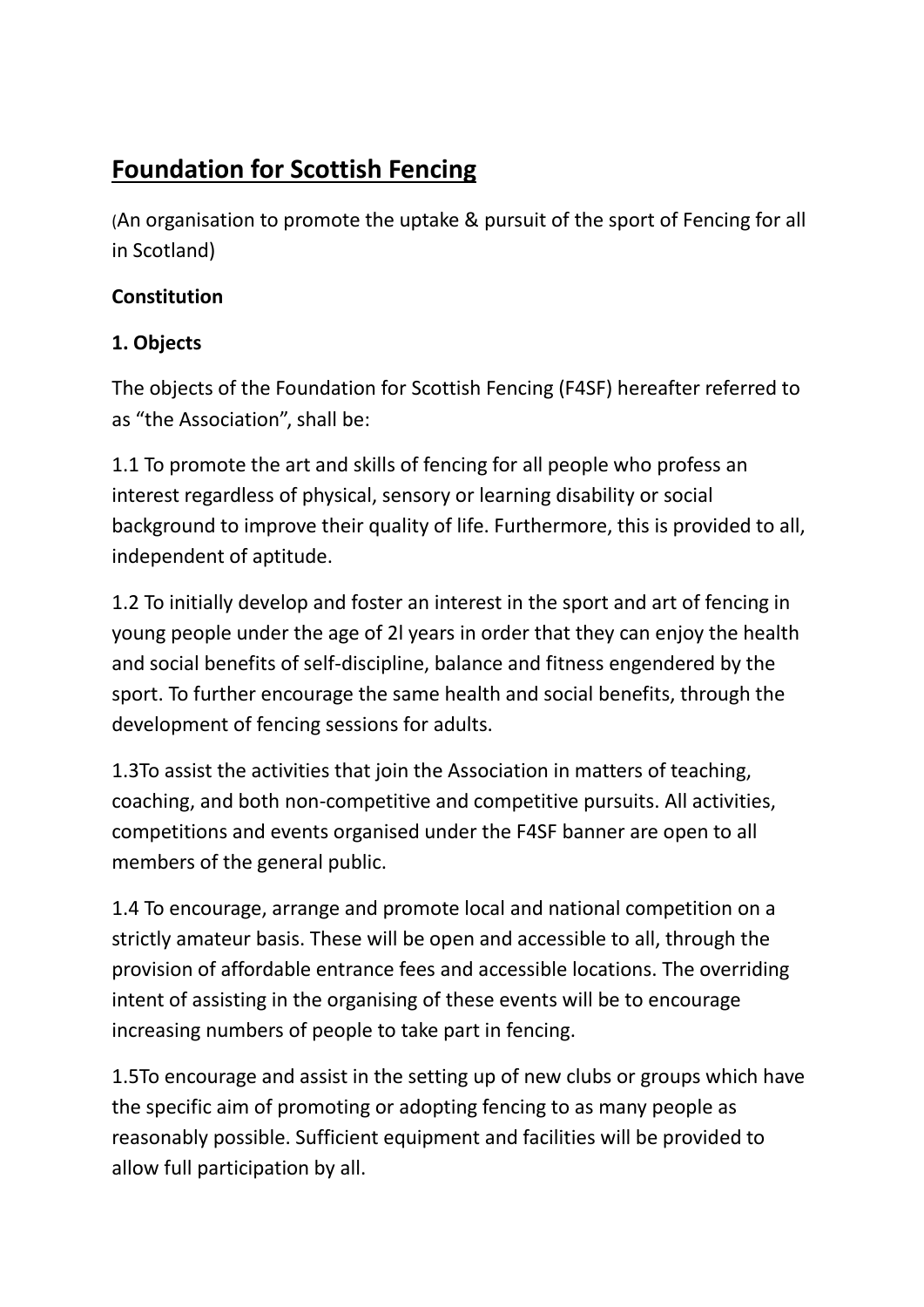1.6 To associate with Scottish Fencing, Sport Scotland, British Fencing or such other organisation or body as may share the objectives of the Association to promote fencing for all in Scotland.

### **2. Membership**

F4SF will have a membership consisting of the members of Council elected at the AGM, parents, relatives and supporters of fencing. They will be deemed members of F4SF by registering with the Secretary in a Registration List. This will be fully in accordance with the Data Protection Act. Persons on the Registration List will be expressing an interest to assist with the development of the Objects of F4SF. The only legitimate restriction on membership of F4SF is where the Association has been informed that sufficient documented evidence exists to suggest that a specific person should not be allowed to come into contact with children.

### **3. Council**

3 .1 the management and affairs of the Association shall be directed by a Managing Council (hereafter referred to as "Council"). Their function will be to implement the general policies of the Association.

3.2 The Council shall comprise Elected Office Bearers( as described in Paragraph 3.3 )the constitution shall also allow for the appointment of club representatives and one or more under 18 representatives. These roles shall be conducted in accordance with Terms of Reference which shall be agreed and updated annually at AGM by the membership to reflect the changing requirements of the F4SF. The constitution shall also allow for the appointment of one or more fencing advisors (being individuals who hold appropriate recognised certificates and or experience to act in that capacity)

3 .3 The Office Bearers shall notionally comprise Chair, Vice-Chair, Hon. Secretary, Hon. Treasurer and Support and Sponsorship Coordinator. If agreed at AGM the role of Vice Chair may be undertaken by either the Hon secretary or Hon Treasurer Office bearer.

3.4. Office bearers shall be elected at an annual General Meeting and shall serve for 12 months. At the end of this period the Office Bearers may submit themselves for  $-$  or may be put forward for  $-$  re-election but in any event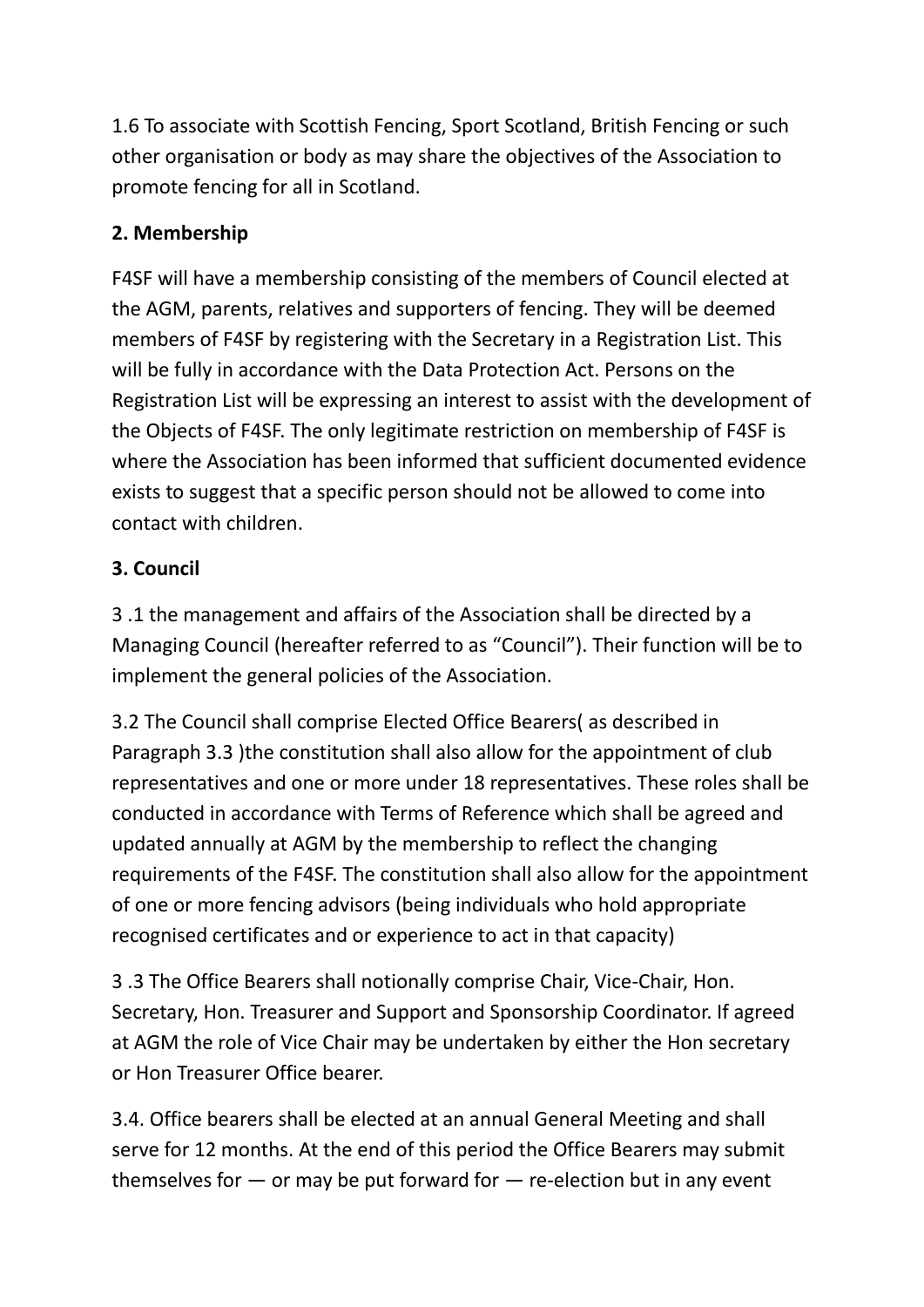shall not serve in post without interruption for more than three years in any single function.

In exceptional circumstances one of the office bearers may serve for a further year in their role to allow continuity of F4SF function on the understanding that recruiting for this role will be prioritised for the coming season.

3.5. Nominations for Office Bearers may be made by members, supported by a Proposer and Seconder and shall be submitted in writing not less than 7 days preceding the AGM. Notice of the AGM shall be given at least 14 days in advance.

3.6. All F4SF Council positions are voluntary, and no remuneration will be paid.

3.7. Names and nominations of Council Members shall be ratified at AGM.

3.8. Club representatives' shall be nominated by clubs recognised by F4SF and Scottish Fencing. This list will be ratified at the AGM.

3.9. Council shall come together in an Annual General Meeting (AGM) during first quarter of each calendar year.

3.10. An Extraordinary General Meeting of the Association shall be held at the request of the Council, or, in writing, by 1 0 members of F4SF. Such a meeting will be held within 30 days of the request. The agenda and motions will be made available to all members of the Association.

3.11 Council will meet at other times as deemed necessary by the Chair, or if requested by three or more members by notice given to the Hon. Secretary; such notice to state the business to be discussed.

3.12. Each member of Council shall have one vote. Matters shall be decided by simple majority of those present and voting. In the case of equality of votes the Chair shall have casting vote.

3.13 At any meeting of Council one third (or three members — whichever is the greater) of voting members shall form a quorum.

3.14. The Chair of Council shall be eligible to represent the Association on the Council or other function at the invitation of any other organisation or body, and may appoint a deputy if unable to attend where this is permitted.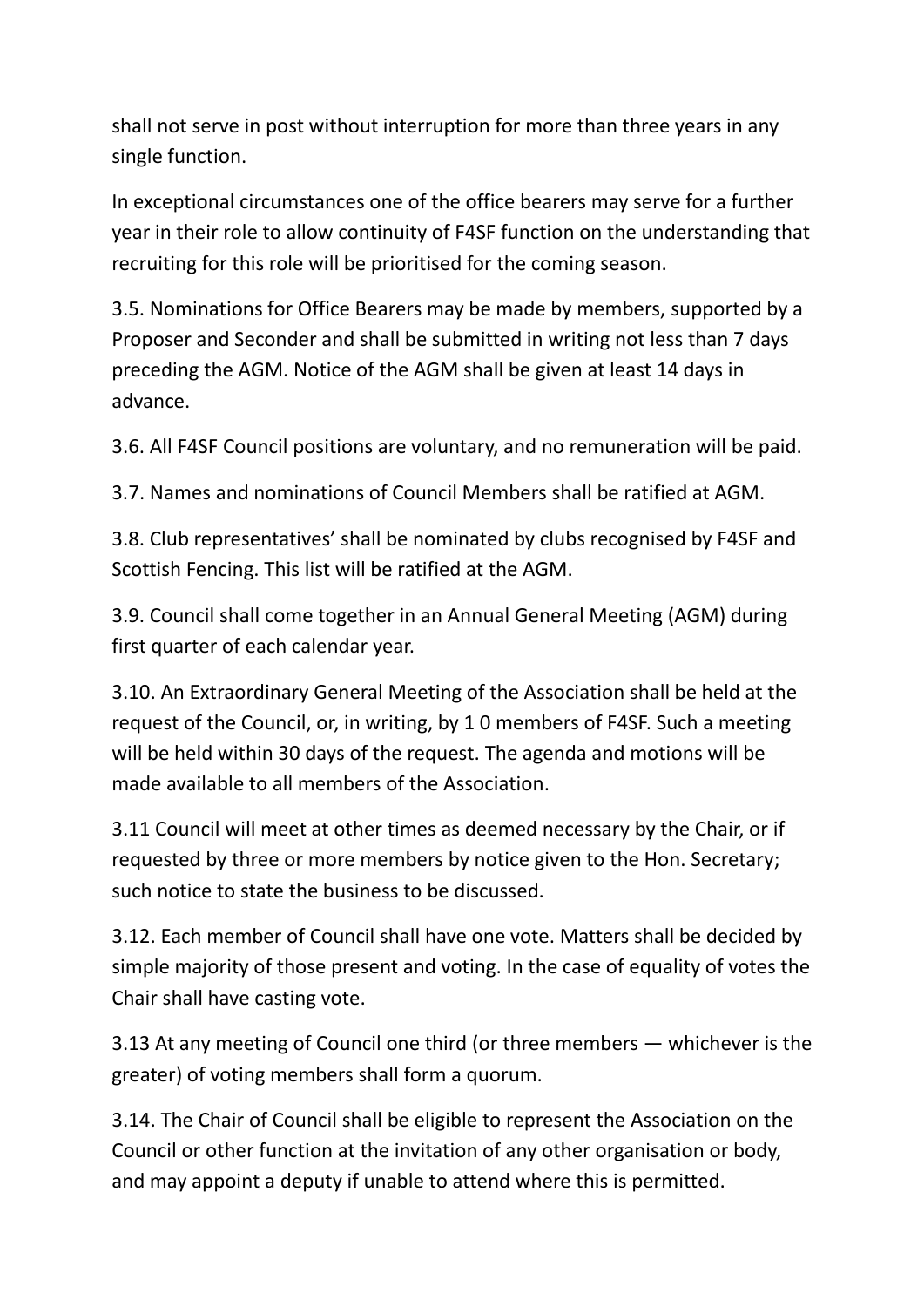3.15 Council may invite other persons to serve in such other Hon. Positions as may be agreed in title at AGM.

3.16 The Council shall have the power to set up sub-committees and shall determine the membership and remit of such sub-committees. Where this is enacted, the role and function of all sub-committees shall be subject to ratification at AGM.

3.17 All office bearers will sign a declaration on taking up post that they are not disqualified from acting as a charity trustee and will conduct themselves as set out in the OSCR guidance document (Guidance for Charity Trustees) if at any time this is found not to be the case then the office bearer will be asked to step down. This can be insisted upon if Trustees are found to be in serious and persistent breach of the section 66 of the charities and trustees investment (Scotland) act 2005.

### **4. Finance**

4.1There is no annual subscription required to be a member of F4SF. A purpose of F4SF is to obtain funding and support for the fencers, primarily out with the membership.

4.2. The funds of the Association shall be kept in an interest bearing account, at any bank or building society in the name of the Association. Council members shall operate the account, with at least two of the Chair, Hon. Secretary and the Hon. Treasurer acting as signatories

4.3. The Hon. Treasurer shall keep proper books of account and shall present a Statement of income and Expenditure and a balance sheet, for the year to 5<sup>th</sup> April at the following AGM and a balance sheet for the current season up to the date of the AGM.

4.4. An independent examiner or chartered accountant, whichever is required by the Charities Accounts (Scotland) Act 1992, shall certify the statement of income and expenditure. Such person shall be appointed at the Annual General Meeting.

4.5. Expenses may be claimed by a member of F4SF. This may only be done when fully receipted, and shown to be fully in support of the Objects of the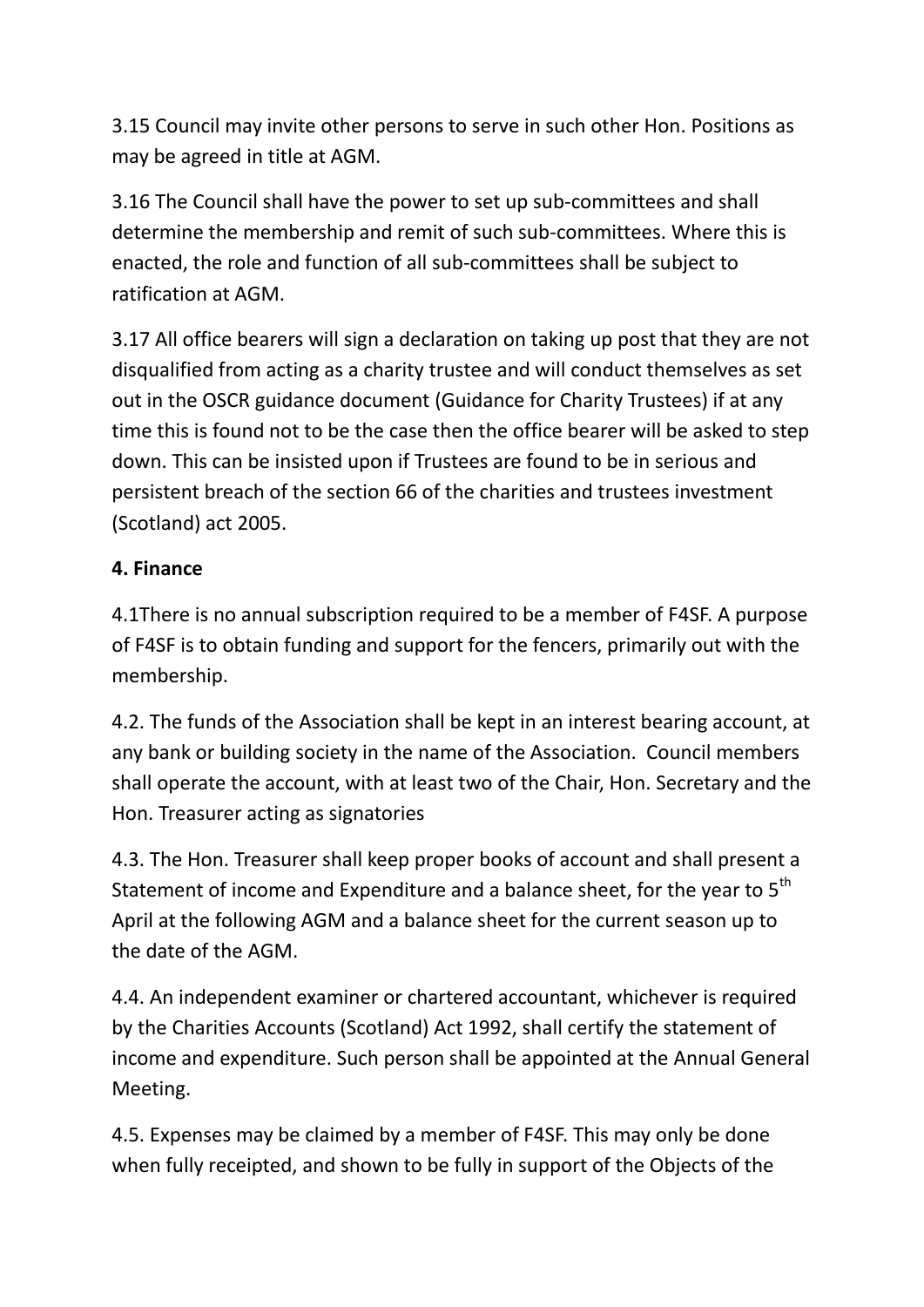Association.

4.6. A register of assets held or controlled by the Association shall be maintained.

## **5. Annual General Meeting**

5. 1 The AGM of the Council shall be open to all interested in the promotion and development of Fencing in Scotland, and all Registered member and over may vote.

5.2. Ten members of the Association, including a minimum of three Council members shall constitute a quorum at the AGM and any other General Meeting.

5.3. In the event that an AGM is not deemed not to be quorate, an additional attempt to hold a quorate AGM shall be held within 2 calendar months. At this time, if still not quorate the members attending shall be deemed to be sufficient to conduct Association business to complete an AGM.

5.4 Minutes will be produced to indicate appointments of elected Office bearers, proceedings at the meeting and approval of the Annual Report/Annual Accounts.

5.4. Inter alia the meeting shall:

- . Receive and approve the Annual Report.
- . Receive and approve the Annual Accounts
- . Elect up to 5 Office Bearers
- . Declare the names of the Nominated Members of the Council
- . Appoint an Independent Examiner of accounts or Auditor.
- . Discuss and agree the general policies of the Association for the ensuing year.

### **6. Alteration to Rules and Constitution**

6. 1. Alterations to these rules may be proposed at AGM of Council and will be adopted if agreed by two thirds or more of the members present and voting. Any proposed change of rule must be notified to the Hon secretary at least four